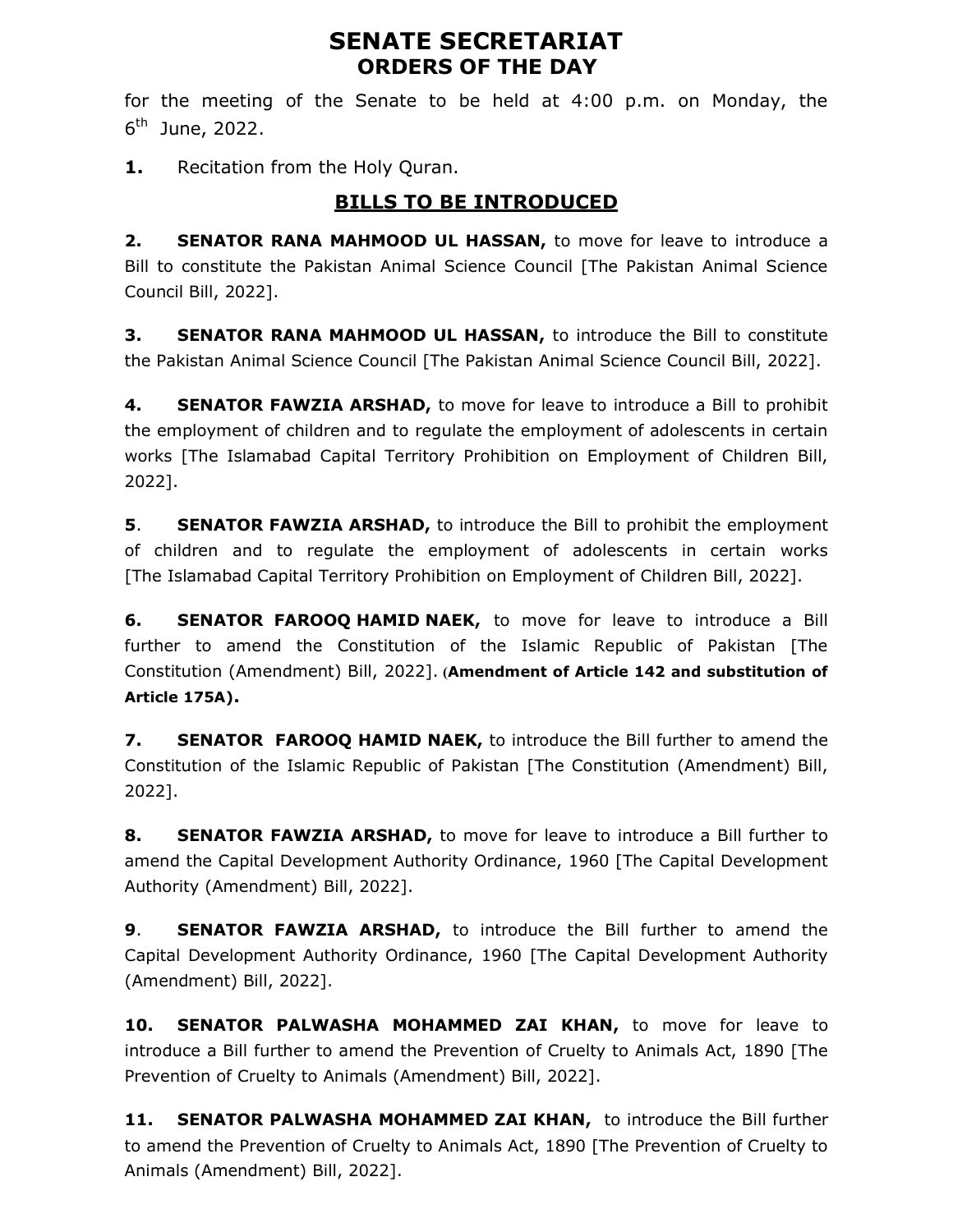#### LEGISLATIVE BUSINESS

12. SENATOR SYED MUHAMMAD SABIR SHAH, to move that the Bill further to amend the Pakistan Penal Code, 1860 and the Code of Criminal Procedure, 1898 [The Criminal Laws (Amendment) Bill, 2021], as reported by the Standing Committee, be taken into consideration at once. (Amendment of section 123B, insertion of new section 123C in PPC and subsequent amendments in Schedule II of Cr. P.C).

13. SENATOR SYED MUHAMMAD SABIR SHAH, to move that the Bill further to amend the Pakistan Penal Code, 1860 and the Code of Criminal Procedure, 1898 [The Criminal Laws (Amendment) Bill, 2021], be passed.

14. SENATORS DILAWAR KHAN, NASEEBULLAH BAZAI AND PRINCE AHMED UMER AHMEDZAI, to move that the Bill to provide for the establishment of the Smart Institute of Sciences and Technology [The Smart Institute of Sciences and Technology Bill, 2022], as reported by the Standing Committee, be taken into consideration at once.

15. SENATORS DILAWAR KHAN, NASEEBULLAH BAZAI AND PRINCE **AHMED UMER AHMEDZAI,** to move that the Bill to provide for the establishment of the Smart Institute of Sciences and Technology [The Smart Institute of Sciences and Technology Bill, 2022], be passed.

#### M O T I O N S [Under Rule 126(7)]

**16.** SENATOR QURATULAIN MARRI, to move that the Bill to provide for the facility of trained paramedical staff in public and private schools [The Trained Paramedical Staff Facility Bill, 2019], as passed by the Senate and transmitted to the National Assembly but not passed by the National Assembly within ninety days of its laying in the National Assembly, be considered in a joint sitting.

17. SENATOR QURATULAIN MARRI, to move that the Bill to provide for the facility of maternity and paternity leave to the employees of public and private establishments under administrative control of the Federal Government [The Maternity and Paternity Leave Bill, 2020], as passed by the Senate and transmitted to the National Assembly but not passed by the National Assembly within ninety days of its laying in the National Assembly, be considered in a joint sitting.

18. SENATOR FAWZIA ARSHAD, to move that the Bill to amend the Trade Organizations Act, 2013 [The Trade Organizations (Amendment) Bill, 2021] as passed by the Senate and transmitted to the National Assembly but not passed by the National Assembly within ninety days of its laying in the National Assembly, be considered in a joint sitting.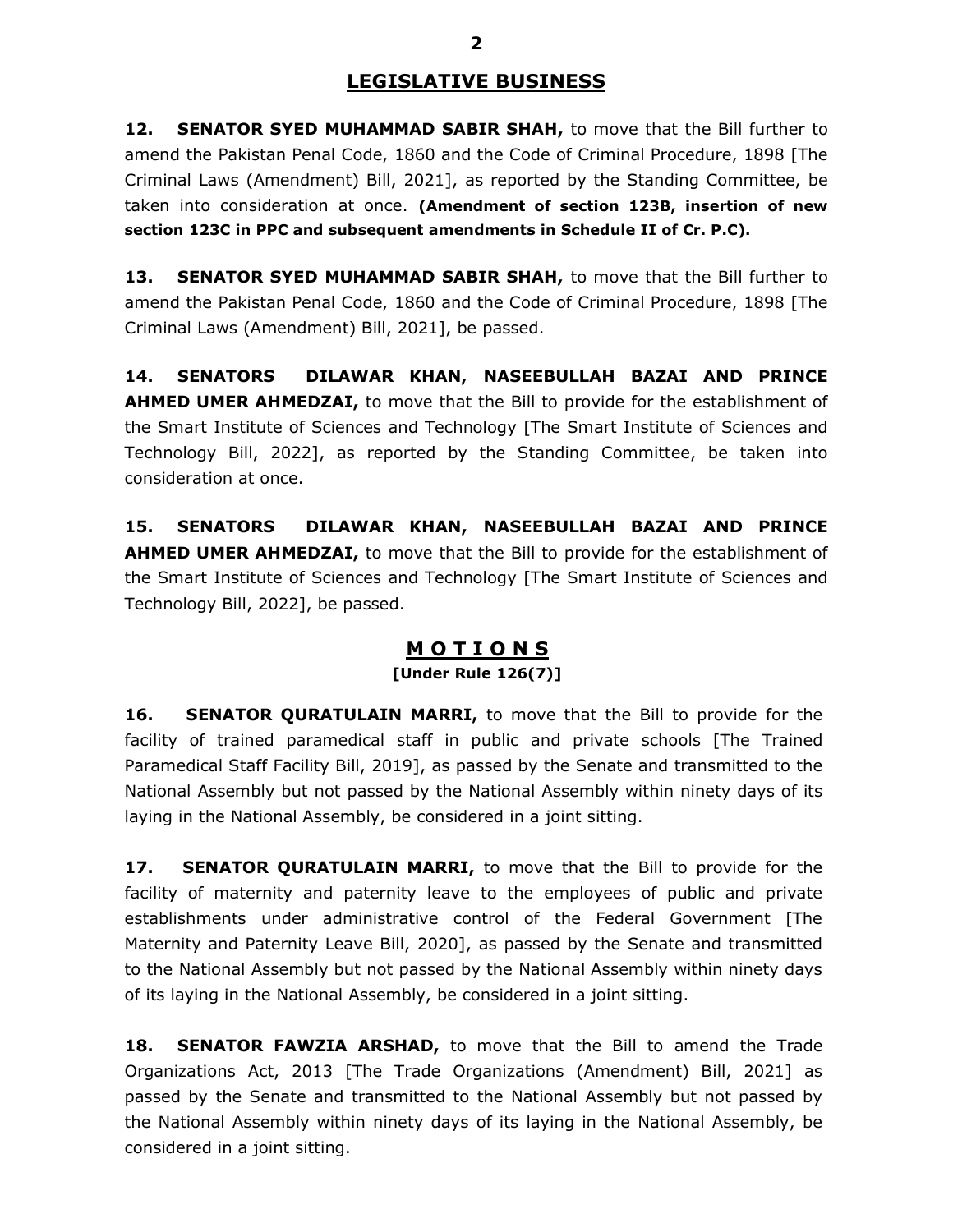#### BILLS TO BE WITHDRAWN

#### [Under Rule 115]

19. SENATOR MIAN RAZA RABBANI, to seek leave to withdraw the following Bills, as introduced in the Senate:-

| (1) | The Constitution (Amendment) Bill, 2018, as introduced in the Senate on<br>18th December, 2018 (Amendment of Article 27);                                                    |
|-----|------------------------------------------------------------------------------------------------------------------------------------------------------------------------------|
| (2) | The Constitution (Amendment) Bill, 2020, as introduced in the Senate on<br>8th June, 2020 (Amendment of Article 89);                                                         |
| (3) | The Constitution (Amendment) Bill, 2021, as introduced in the Senate on<br>5th April, 2021 (Amendment of Articles 57, 62, 72, 73, 86, 89, 126, 159,<br>160, 162 and $166$ ); |
| (4) | The Constitution (Amendment) Bill, 2021, as introduced in the Senate on<br>12th July, 2021 (Amendment of Article 89); and                                                    |
| (5) | The Constitution (Amendment) Bill, 2021, as introduced in the Senate on<br>12th July, 2021 (Amendment of Article 160).                                                       |

20. SENATOR MIAN RAZA RABBANI, to withdraw the following Bills, as introduced in the Senate:-

| (1) | The Constitution (Amendment) Bill, 2018, as introduced in the Senate on |
|-----|-------------------------------------------------------------------------|
|     | 18th December, 2018;                                                    |
| (2) | The Constitution (Amendment) Bill, 2020, as introduced in the Senate on |
|     | 8th June, 2020;                                                         |
| (3) | The Constitution (Amendment) Bill, 2021, as introduced in the Senate on |
|     | 5th April, 2021;                                                        |
| (4) | The Constitution (Amendment) Bill, 2021, as introduced in the Senate on |
|     | 12th July, 2021; and                                                    |
| (5) | The Constitution (Amendment) Bill, 2021, as introduced in the Senate on |
|     | 12th July, 2021.                                                        |
|     |                                                                         |

21. SENATOR SEEMEE EZDI, to seek leave to withdraw the Bill further to amend the Constitution of the Islamic Republic of Pakistan [The Constitution (Amendment) Bill, 2021] as introduced in the Senate on  $31<sup>st</sup>$  May, 2021 (Amendment of Article 59).

22. SENATOR SEEMEE EZDI, to withdraw the Bill further to amend the Constitution of the Islamic Republic of Pakistan [The Constitution (Amendment) Bill, 2021].

# **RESOLUTION**

23. SENATOR ZEESHAN KHAN ZADA, to move the following resolution:-

"The Senate of Pakistan recommends that the Federal Government should ensure that all those individuals / families registered in the federal social protection programs under Ehsaas (BISP) during the last Government may continue receiving this vital assistance and are not removed from the beneficiary list."